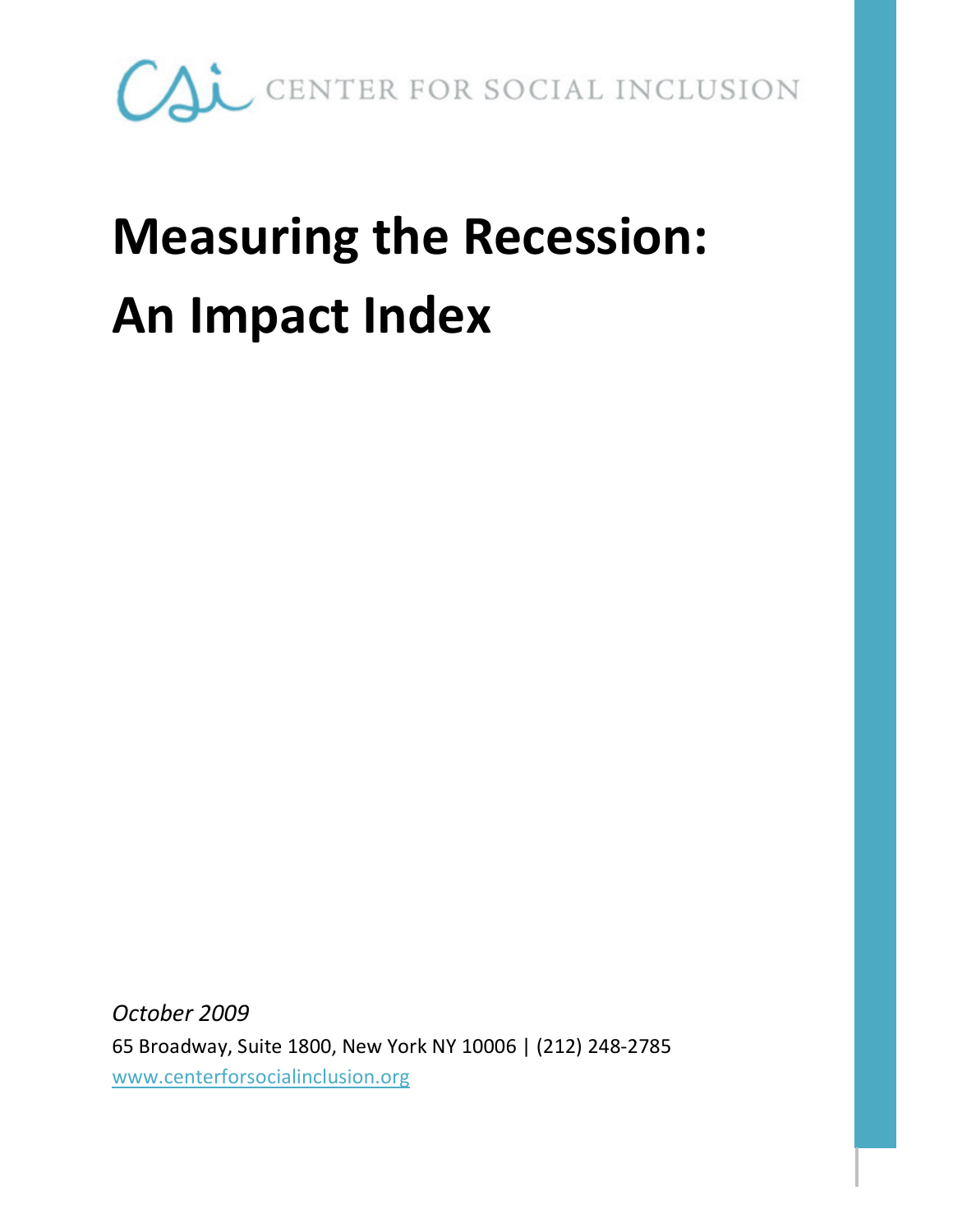#### Executive Summary

Across America people have been hit hard by the recession, which economists now say is over. However, the primary indicator used to measure economic wellbeing and identify recessions – gross domestic product (GDP) – only tells a small part of the story. GDP does not tell us about the difficulty of finding a job, who has health insurance, where the subprime crisis tore neighborhoods apart, or who was best-positioned to weather an economic storm.

To better understand which parts of the country were hardest hit by the financial meltdown and following economic downturn, The Center for Social Inclusion (CSI) – a member of the New York Stimulus Alliance – developed an "Impact Index".

CSI will be applying the findings of this index to our coming analysis of the just released data detailing spending from the American Recovery and Reinvestment Act (Recovery Act).

CSI's Impact Index indicates a clear relationship between states with a high population of people of color and states experiencing the deepest downturn, using a measure based on 14 variables of community health and economic stability. This report outlines our findings, ranks the recession's impact on all 50 states and the District of Columbia, and offers key recommendations that will help the Recovery Act to reach poor communities and communities or color who shoulder the greatest burden in this time of economic downturn.

- Only 15 states have a higher percentage of people of color than the national average of 35.4% and 12 of these 15 states have been hit the hardest by the recession, according to CSI's Impact Index.
- Rustbelt states, the Southwest, and those where subprime lending was prevalent (e.g. Florida) were the hardest-hit according to CSI's Impact Index.
- Florida (40% people of color) was ravaged by housing speculation and subprime lending and tops the list as the most-impacted state in the country according to CSI's Impact Index.
- North Dakota (only 10% people of color) has been able to escape most of the recession's impact and sits on the bottom of the list.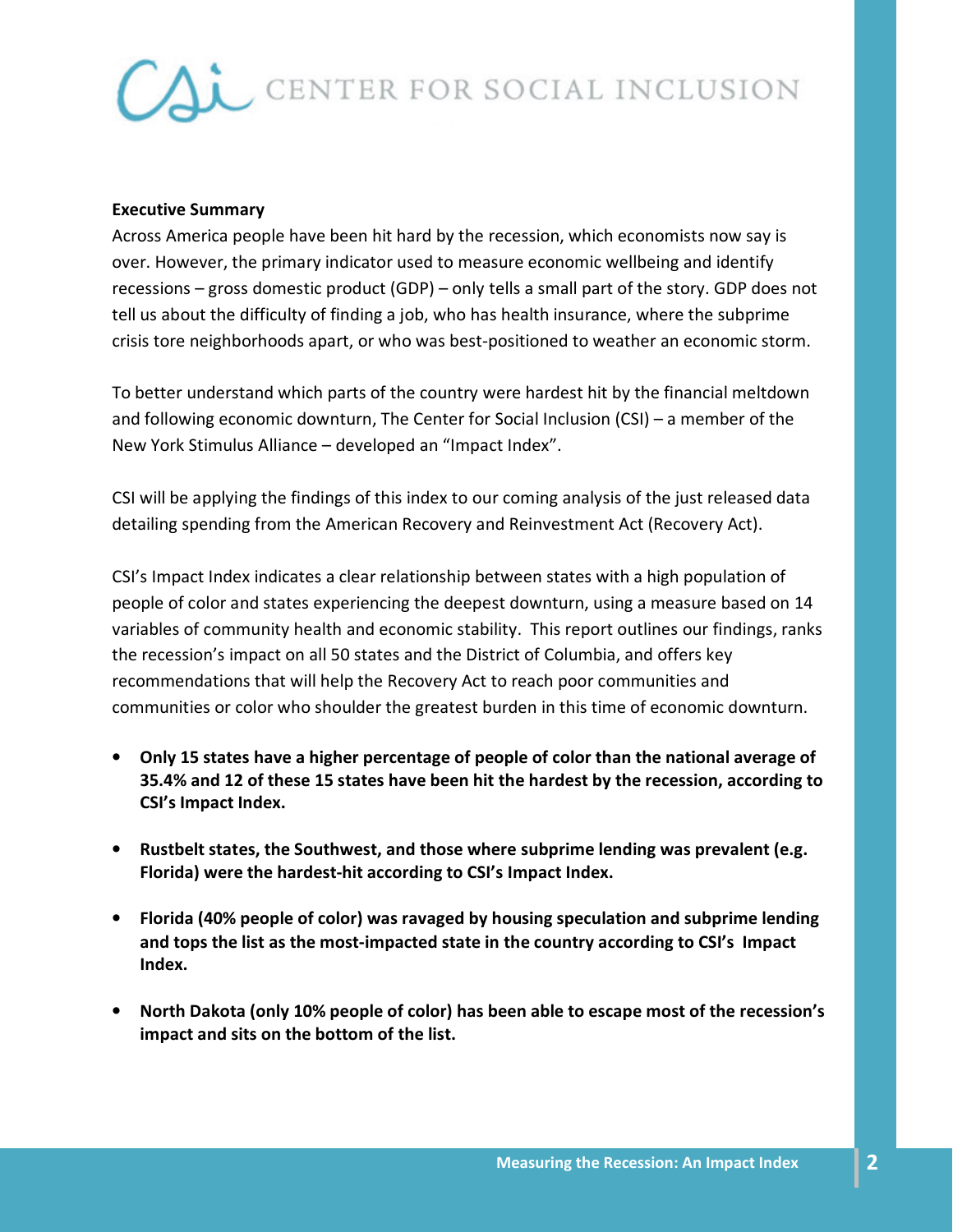

In the coming weeks, CSI will analyze if recovery spending is reaching these hard hit communities. Our investigation will examine:

- The quality of the data;
- Where projects are located;
- Who has received Recovery Act-funded contracts, grants and loans; and
- How these findings correspond with data that tell us who has been most adversely affected by the recession

#### Analysis and Findings

The Impact Index aggregates fourteen variables into a comprehensive measure at the state economic health over the last two years and ranks them. Variables were chosen based on research conducted by CSI and our allies. $^{1}$  The resulting framework organizes the variables into five categories (or sub-indices):

- Housing –affordability, foreclosures, vacancies, subprime lending and building permits
- Health healthcare coverage
- Jobs wages, employment, income sustainability
- Civics poverty, gross domestic product, state fiscal health

States are grouped into four impact categories. Scores in the bottom 25% are labeled "Highest Impact", the next 25% "High Impact", followed by "Low Impact" and the healthier states are classified as "Lowest Impact."

<u>.</u>

 $1$  A full methodology can be found at the end of the document.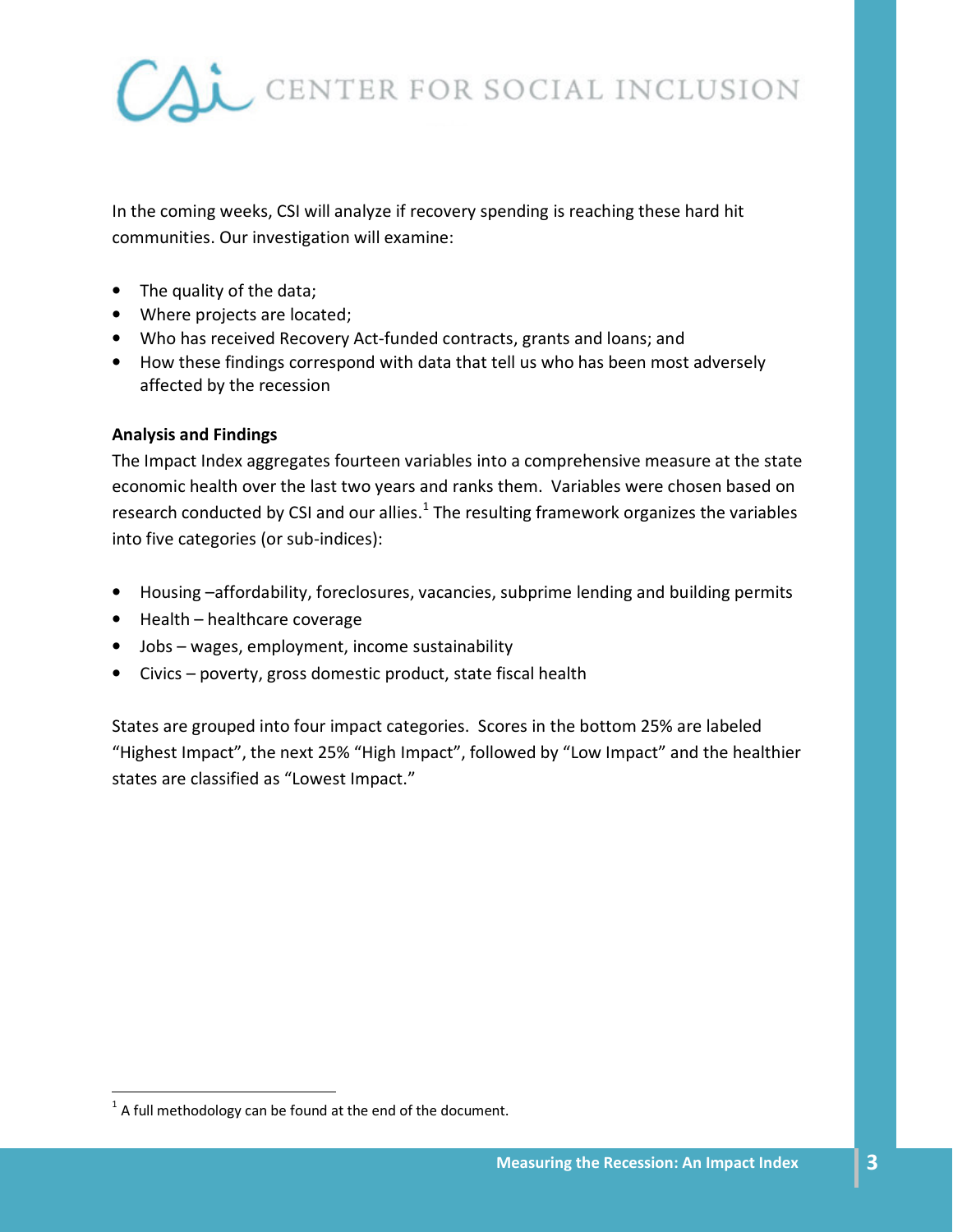

Our multi-variable index shows that people of color are hurt most by the recession. The graph above shows the relationship between higher impact states and states with higher percentages of Blacks, Latinos, and Asians. Moving from left (Lowest Impact) to right (Highest Impact) the percentage people of color in a particular state increases.

There are a few outliers in this analysis. Both Washington D.C. and Hawaii are home to large communities of color, but are in the Lowest Impact category. Conversely, Michigan is one of the states hardest-hit by the recession, yet only 22.7% of residents are people of color. Outside of these three obvious anomalies, the trend is very clear.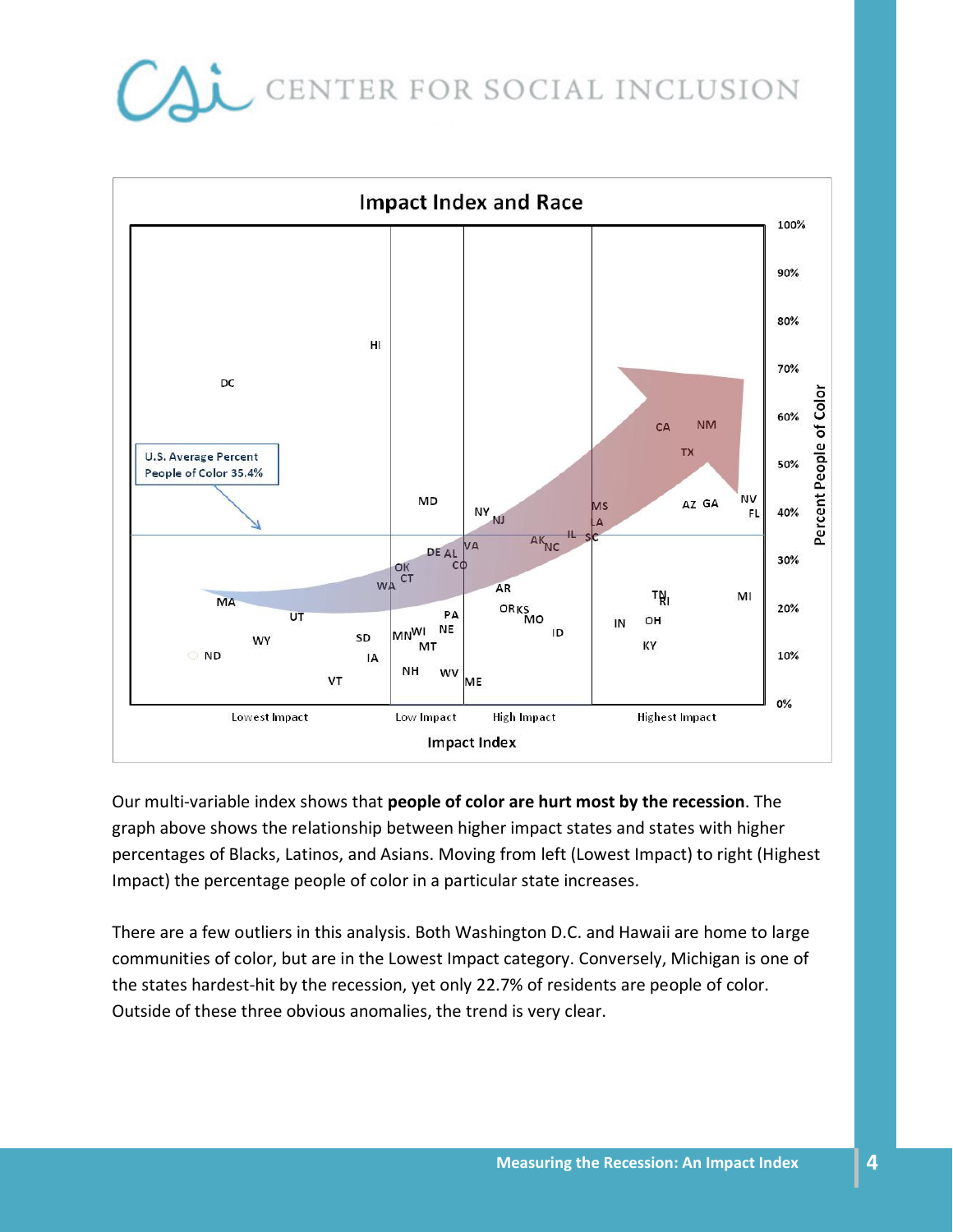

This trend is reinforced when you look at the average population percentage of people of color in states feeling the highest impact from the recession. On average States suffering the Highest Impact from the recession have a population that is 34.6% people of color, while Lowest Impact states have a population that is only 25.3% people of color.

There are only 15 states that have a higher percentage of people of color than the national average of 35.4% and 12 of these 15 states received high and highest impact scores. They are NY, NJ, Il, LA, MS, CA, TX, AZ, GA, NM, NV, and FL.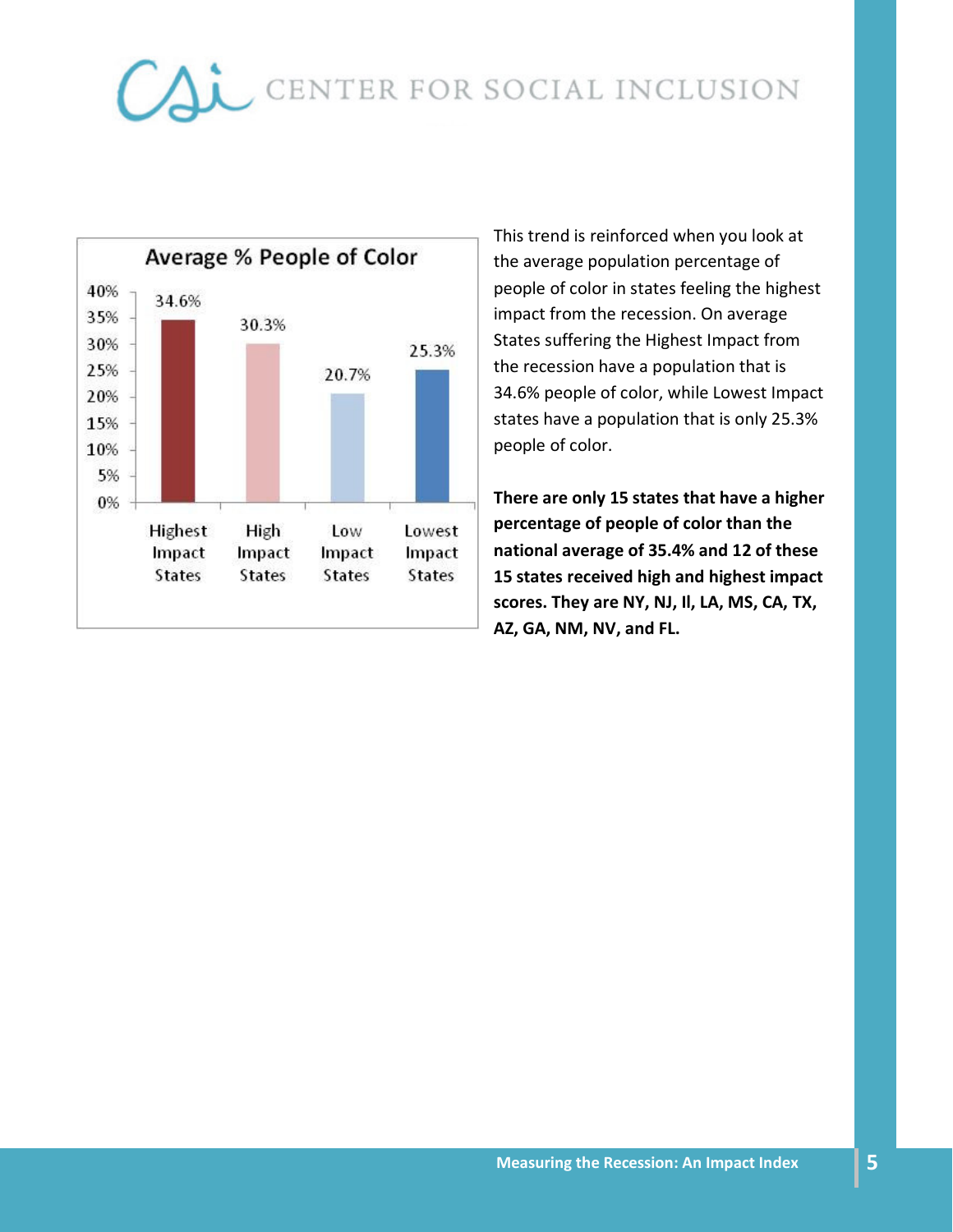| Rank           | <b>States</b>  | <b>Impact Index</b>   | Rank | <b>States</b>        | <b>Impact Index</b> |
|----------------|----------------|-----------------------|------|----------------------|---------------------|
| $\mathbf{1}$   | Florida        | <b>Highest Impact</b> | 26   | <b>New York</b>      | <b>High Impact</b>  |
| $\overline{2}$ | Nevada         | <b>Highest Impact</b> | 27   | Maine                | Low Impact          |
| 3              | Michigan       | <b>Highest Impact</b> | 28   | Virginia             | Low Impact          |
| 4              | Georgia        | <b>Highest Impact</b> | 29   | Colorado             | Low Impact          |
| 5              | New Mexico     | <b>Highest Impact</b> | 30   | Pennsylvania         | Low Impact          |
| 6              | Arizona        | <b>Highest Impact</b> | 31   | Alabama              | Low Impact          |
| $\overline{7}$ | Texas          | <b>Highest Impact</b> | 32   | West Virginia        | Low Impact          |
| 8              | Rhode Island   | <b>Highest Impact</b> | 33   | Nebraska             | Low Impact          |
| 9              | California     | <b>Highest Impact</b> | 34   | Delaware             | Low Impact          |
| 10             | Tennessee      | <b>Highest Impact</b> | 35   | Montana              | Low Impact          |
| 11             | Ohio           | <b>Highest Impact</b> | 36   | Maryland             | Low Impact          |
| 12             | Kentucky       | <b>Highest Impact</b> | 37   | Wisconsin            | Low Impact          |
| 13             | Indiana        | <b>Highest Impact</b> | 38   | New Hampshire        | Low Impact          |
| 14             | Mississippi    | <b>High Impact</b>    | 39   | Connecticut          | Lowest Impact       |
| 15             | Louisiana      | <b>High Impact</b>    | 40   | Minnesota            | Lowest Impact       |
| 16             | South Carolina | <b>High Impact</b>    | 41   | Oklahoma             | Lowest Impact       |
| 17             | Illinois       | <b>High Impact</b>    | 42   | Washington           | Lowest Impact       |
| 18             | Idaho          | <b>High Impact</b>    | 43   | Hawaii               | Lowest Impact       |
| 19             | North Carolina | <b>High Impact</b>    | 44   | lowa                 | Lowest Impact       |
| 20             | Alaska         | <b>High Impact</b>    | 45   | South Dakota         | Lowest Impact       |
| 21             | Missouri       | <b>High Impact</b>    | 46   | Vermont              | Lowest Impact       |
| 22             | Kansas         | <b>High Impact</b>    | 47   | Utah                 | Lowest Impact       |
| 23             | Oregon         | <b>High Impact</b>    | 48   | Wyoming              | Lowest Impact       |
| 24             | Arkansas       | <b>High Impact</b>    | 49   | District of Columbia | Lowest Impact       |
| 25             | New Jersey     | <b>High Impact</b>    | 50   | Massachusetts        | Lowest Impact       |
|                |                |                       | 51   | North Dakota         | Lowest Impact       |

### Rank of States by Impact Index

The table above lists all 50 states and Washington D.C. according to the Impact Index. Florida (40% people of color) was ravaged by housing speculation and subprime lending and tops the list as the most-impacted state in the country according to CSI's Impact Index. States with similar demographic (Georgia, Nevada, Arizona, etc.) are also among the Highest Impacted. North Dakota (only 10% people of color) has been able to escape most of the recession's impact and sits on the bottom of the list.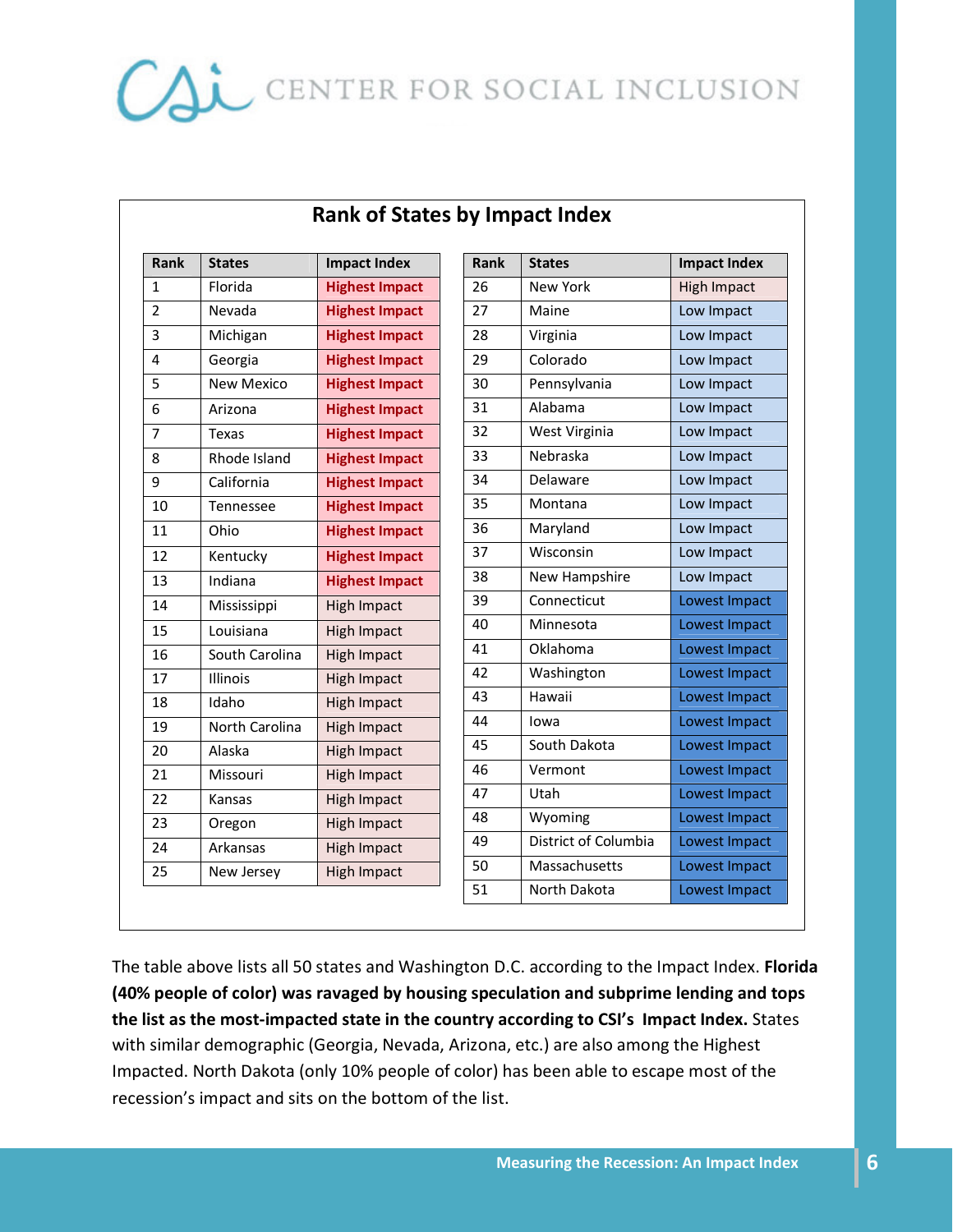

These maps show that the Highest Impact states are concentrated in a few regions. Rustbelt states, the Southwest, and those where subprime lending was prevalent (e.g. Florida) were the hardest-hit according to the Impact Index. Again, we see that many of these states have high concentrations of people of color, particularly in the South.

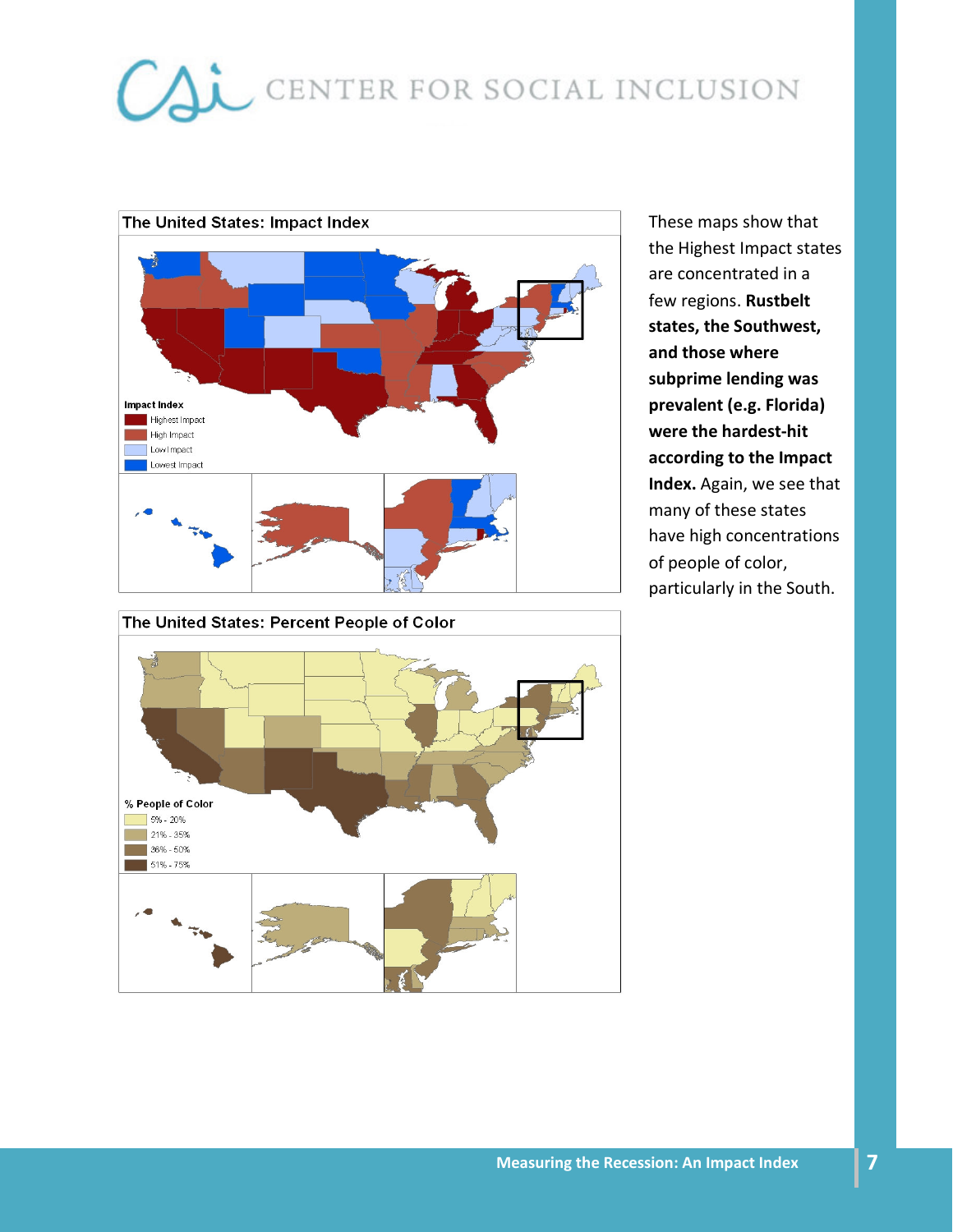### Recommendations

Though more extensive analysis of this data is needed, some of the steps that must be taken in order to ensure the success of the Recovery Act are already clear.

### Tracking Projects at the Community Level

The White House Office of Management and Budget ("OMB") must:

- Require reporting on precise locations for all Recovery Act-funded projects.
- Adjust the current Recipient Reporting Data Model, making it mandatory for recipients to list the full address of the "primary place of performance."<sup>2</sup>
- Require agencies administering Recovery Act-funded programs to change regulations that limit the ability to track spending with specificity. For example, U.S. Department of Education ("ED") regulations governing the Title I program only allow federal dollars to be tracked to the district level. These and other agency regulations must be modified so that we can fully understand the impacts of this historic investment.

#### Tracking Jobs

Modify the Recipient Reporting Data Model. OMB must require recipients to provide specific information about employed individuals. At a minimum, this information should include:

- Race/ethnicity
- Gender
- Residential zip code
- Immigrant status
- Whether the individual was formerly incarcerated

### Make data in broadband grant applications available to the public

USDA and Commerce must share key data from broadband applications with the public so that grantees can be held accountable for providing the services promised.

Invest in Equity

<u>.</u>

<sup>&</sup>lt;sup>2</sup> Currently, though recipients must report the country, state, city, zip code and congressional district of the primary place of performance, address information is optional. See Recipient Reporting Data Model v3.0 14 (2009).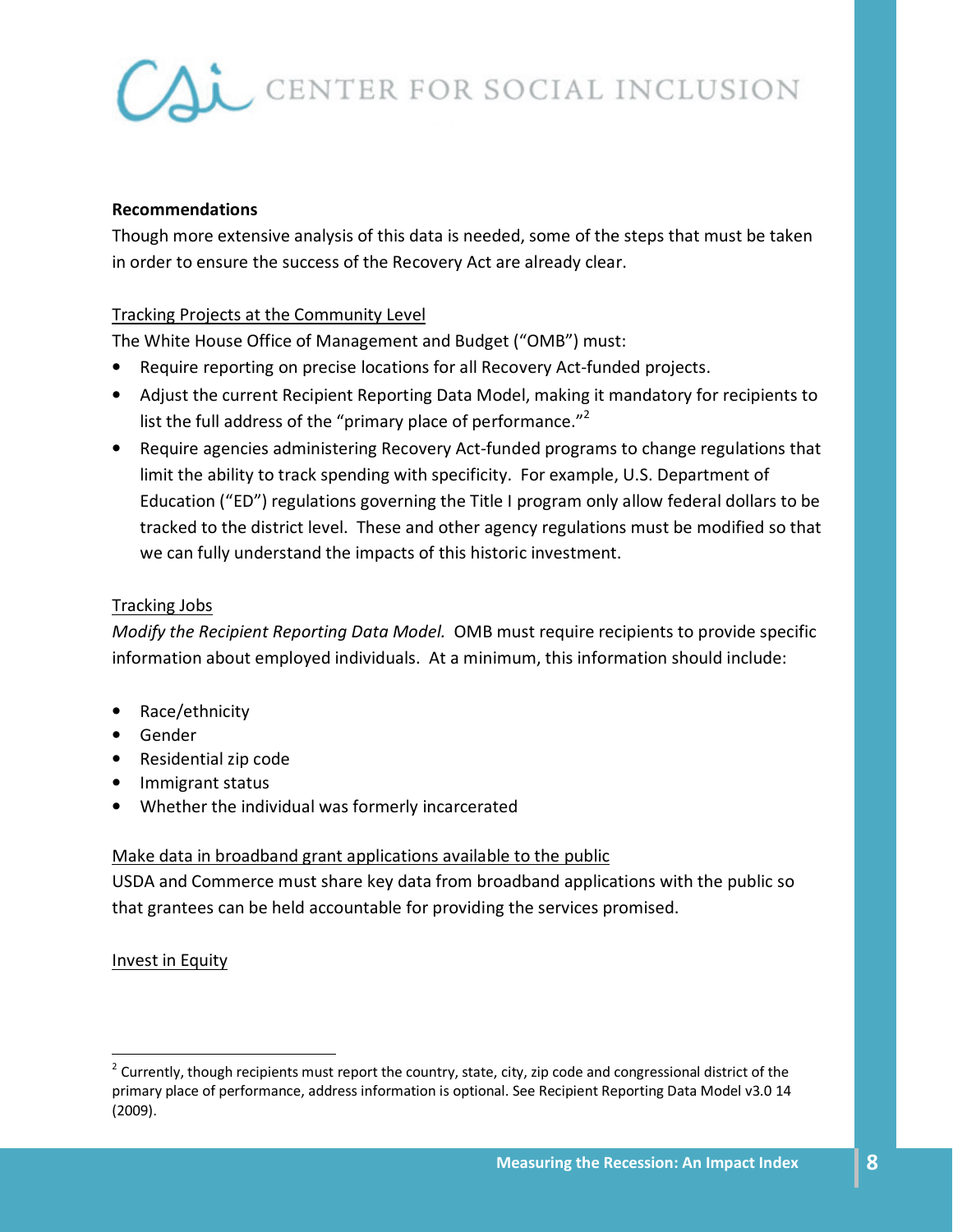

Support broadband infrastructure. USDA and Commerce must create a non-competitive grant program to help small, rural communities to develop strategic technology plans and the capacity needed to implement them.

Redefine "unserved" and "underserved" under broadband programs.<sup>3</sup> USDA and Commerce must use zip codes and census tracts, and definitions of these terms must incorporate measures of poverty, unemployment, income and other indicators of need.

Invest in bus rapid transit. BRT can connect isolated communities to jobs, create new jobs in transit, and reduce carbon emissions.

#### **Conclusions**

<u>.</u>

For the American Recovery and Reinvestment Act to realize its goal of assisting those most impacted by the economic crisis it must reach poor communities and communities of color. CSI's analysis demonstrates that communities of color are especially likely to be where the recession's impact has been deepest.

In the coming weeks, we will offer findings on national trends and conduct finer grain analysis in key locations. Those locations may include KY, NY, MS, AL, SC, and LA. We hope this valuable information will help community members, advocates, and policy-makers direct Recovery Act dollars to communities that need them the most. Please look for these reports.

 $3$  USDA and Commerce define an underserved area as a proposed funded service area, composed of one or more contiguous census blocks meeting certain criteria that measure the availability of broadband service and the level of advertised broadband speeds. The criteria vary across subprograms programs. Id. at 33,109.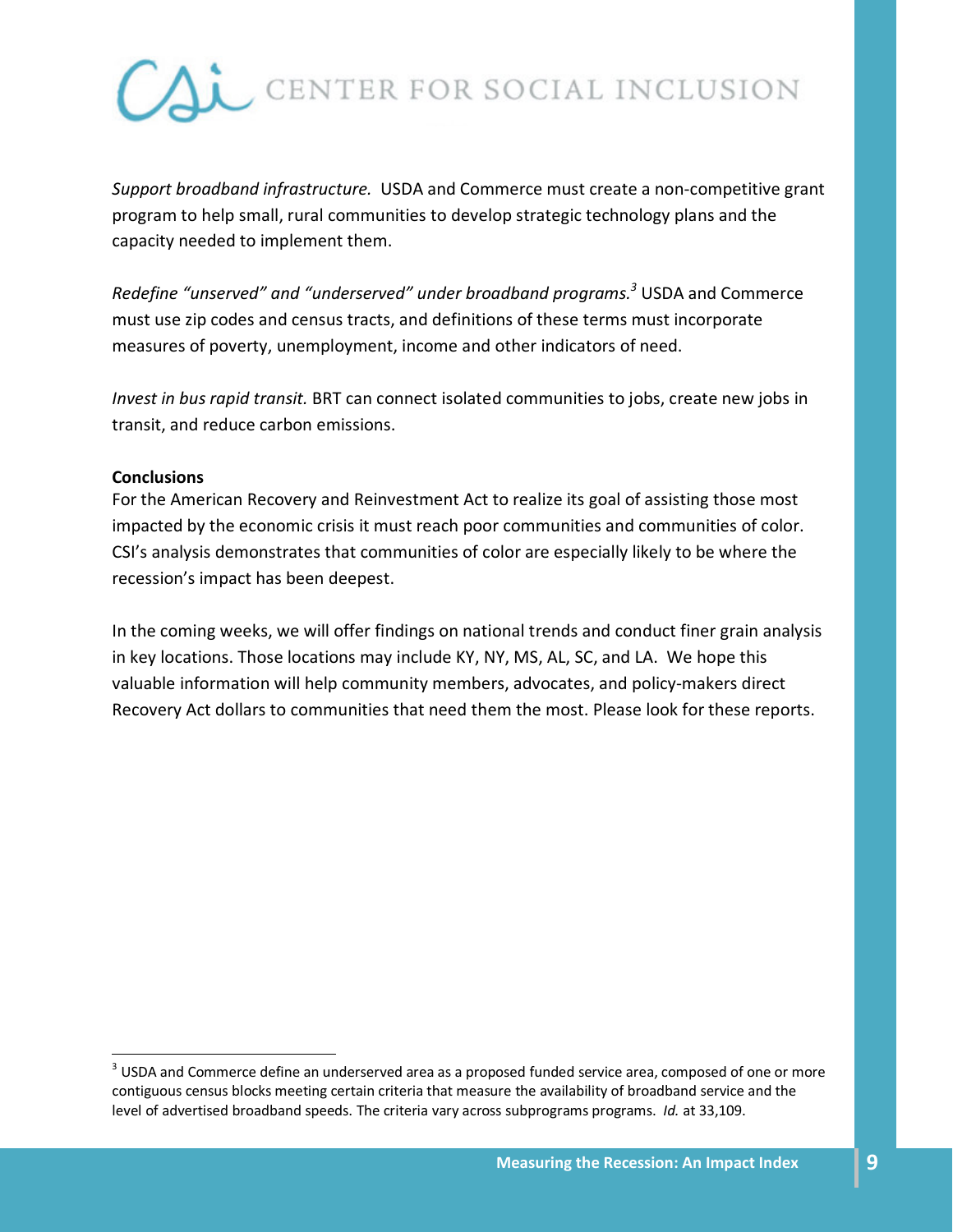#### Methodology

The Center for Social Inclusion's Impact Index aggregates fourteen variables into a comprehensive measure of the recession's impact at the state level. Listed below, we chose variables that, taken together, reflect state economic status before the recession and how their status has been affected over the last two years. The resulting framework organizes the variables into five sub-indices:

- Housing affordability, foreclosures, vacancies, subprime lending and building permits.
- Health healthcare coverage
- Jobs wages, employment, income sustainability
- Civics poverty, gross domestic product, state fiscal health

We developed a value for each variable, state by state. Our analysis relied on large data sets (e.g. the U.S Census). Each value was then converted into a standard score for comparative purposes. This way, we can reasonably evaluate, for example, income sustainability in states as economically different as Wyoming and New York. Each sub-index is an average of the standard scores for each variable. The Impact Index is an average of each sub-index.

States are grouped in categories to simplify presentation of the data. Scores in the bottom 25% are labeled "Highest Impact", the next 25% "High Impact", followed by "Low Impact" and the healthier states are classified as "Lowest Impact."